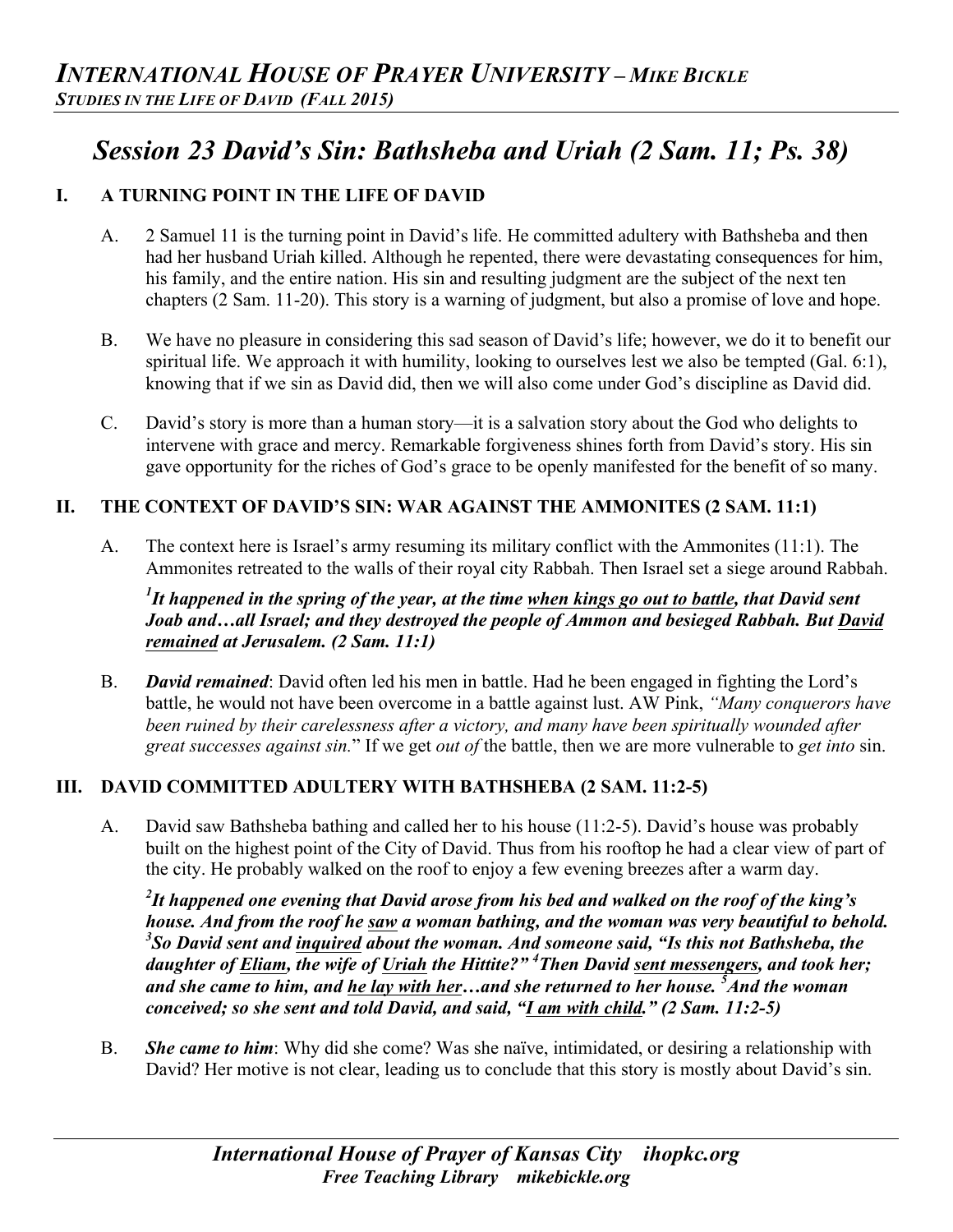- 
- C. *Someone said*: When David inquired about Bathsheba he found out that she was the *daughter of Eliam,* one of David's "thirty mighty men" (23:34), the *granddaughter of Ahithophel,* one of his senior counselors (16:23; 23:34), and the *wife of Uriah*, one David's best soldiers, also one of "the thirty mighty men" (23:39). In this sin, David also betrayed three of his most valued leaders.

### *34…Eliam the son of Ahithophel the Gilonite…39and Uriah the Hittite: thirty-seven in all. (2 Sam. 23:34, 39)*

*23Now the advice of Ahithophel…was as if one had inquired at the oracle of God. (2 Sam. 16:23)*

D. The law of Moses commanded the death penalty for adultery (Lev 20:10; Deut. 22:22). Therefore both David and Bathsheba were deserving of being put to death.

*10'The man who commits adultery with another man's wife, he who commits adultery with his neighbor's wife, the adulterer and the adulteress, shall surely be put to death. (Lev. 20:10)*

E. *Progression*: In the progression of David's sin he *saw* Bathsheba, then *inquired* about her to stir his curiosity, then *sent for her* so that they could spend time together, and then *he lay with her*.

## **IV. DAVID'S COVER UP: TO HAVE URIAH KILLED (2 SAM. 11:6-27)**

A. David put his cover-up plan into action (11:6-9). He ordered Uriah to return to Jerusalem to spend one night with his wife Bathsheba. Traveling forty miles to Jerusalem, Uriah was probably perplexed when David only asked him how Joab was and how the war was going (11:7).

*6 Then David sent to Joab, saying, "Send me Uriah the Hittite."…7 When Uriah had come to him, David asked how Joab was doing, and how the people were doing, and how the war prospered. 8 David said to Uriah, "Go down to your house and wash your feet." So Uriah departed from the king's house, and a gift of food from the king followed him. <sup>9</sup> But Uriah slept at the door of the king's house…and did not go down to his house. (2 Sam. 11:6-9)*

- 1. *Wash your feet*: is a euphemism for sexual intercourse. David's plan was for Uriah to spend a night at home with Bathsheba so that he would be seen as the father of the child.
- 2. *Gift of food*: David sent food to Uriah's home to encourage an enjoyable evening together.
- B. For a second time, Uriah had dinner with David in the palace and refused to go home (11:10-13). He refused to go to the comfort of his house because of his commitment to the Lord (the ark) and to his fellow soldiers. David knew that alcohol would lower his inhibitions related to sexual activity.

*10So when they told David, saying, "Uriah did not go down to his house," David said to Uriah, "Did you not come from a journey? Why did you not go down to your house?" 11And Uriah said to David, "The ark and Israel and Judah are dwelling in tents, and my lord Joab and the servants of my lord are encamped in the open fields. Shall I then go to my house to eat and drink, and to lie with my wife? As you live, and as your soul lives, I will not do this thing."…12Uriah remained*  in Jerusalem that day and the next. <sup>13</sup>Now when David called him, he ate and drank before him; *and he made him drunk…but he did not go down to his house. (2 Sam. 11:10-13)*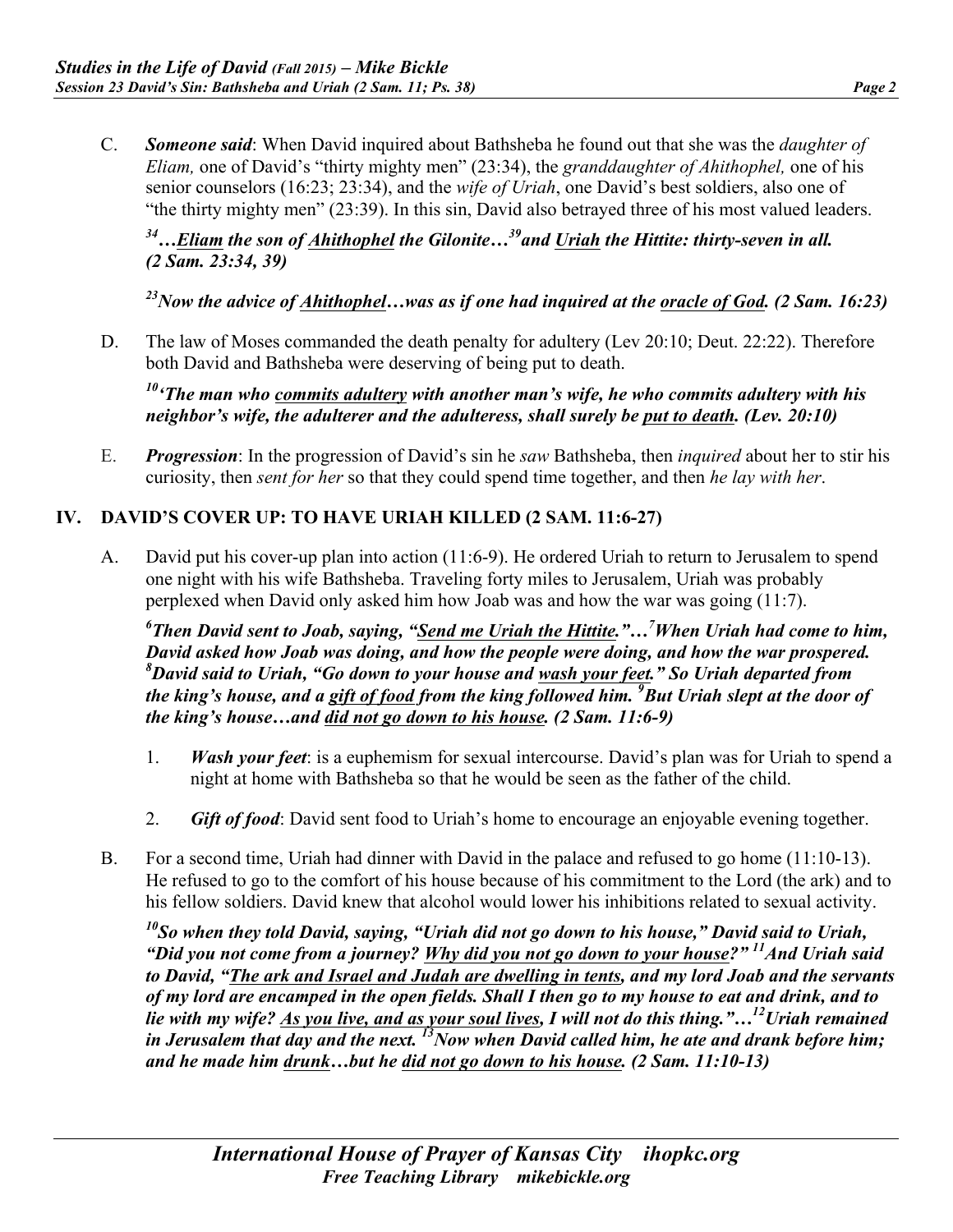C. David ordered the death of Uriah (11:14-15). David had to choose between getting caught in adultery and ordering the death of an innocent soldier. We are shocked to see this side of David. This was surely one of the longest and most terrible nights in David's life. Uriah carried an official state letter that was sealed with the royal signet ring to ensure that its contents were confidential.

*14In the morning it happened that David wrote a letter to Joab and sent it by the hand of Uriah. 15And he wrote in the letter, saying, "Set Uriah in the forefront of the hottest battle, and retreat from him, that he may be struck down and die." (2 Sam. 11:14-15)*

D. Joab executed David's evil plan to kill Uriah (11:16-21). Surely this plan perplexed Joab. Once Israel's army surrounded the city, direct attacks against the city walls would not have been needed. Typically armies waited until the people in a city surrendered because of lack of food and water.

*16…while Joab besieged the city, that he assigned Uriah to a place where he knew there were*  valiant men...<sup>17</sup>Some of the people of the servants of David fell; and Uriah the Hittite died also. *(2 Sam. 11:16-17)*

E. David married Bathsheba after giving her time to mourn the death of her husband (11:26-27). His plan seemed to work in the eyes of men, but the Lord was displeased.

*26When the wife of Uriah heard that Uriah her husband was dead, she mourned for her husband. 27And when her mourning was over, David…brought her to his house, and she became his wife and bore him a son. But the thing that David had done displeased the LORD. (2 Sam. 11:26-27)*

#### **V. PSALM 38: DAVID'S ANGUISH AND PRAYER FOR MERCY**

A. There is no occasion in David's life that more clearly fits the prayer in Psalm 38 than the time of his greatest sin as described in 2 Samuel 11. He asked that God not publicly rebuke him or chasten him with difficult circumstances, so he probably prayed this *before* receiving the rebuke and chastening in 2 Samuel 12. He was already being pierced in his heart and pressed down by God's hand (38:2)

*1 O LORD, do not rebuke me in Your wrath, nor chasten me in Your hot displeasure! <sup>2</sup> For Your arrows pierce me deeply, and Your hand presses me down. (Ps. 38:1-2)*

B. David was in anguish emotionally and felt sick physically because of his sin (38:3-10).

*4 For my iniquities have gone over my head; like a heavy burden they are too heavy for me.*  <sup>5</sup>My wounds are foul and festering because of my foolishness. <sup>6</sup>I am troubled...I go mourning *all the day long. <sup>7</sup> For my loins are full of inflammation, and there is no soundness in my flesh. 8 I am feeble and severely broken; I groan because of the turmoil of my heart… (Ps. 38:4-8)*

C. David's loved ones stood aloof from him as they saw signs of the scandal he caused (38:11-12). Undoubtedly many whispers about David's scandal circulated among the court and his wives. We can only imagine how the court whispered about David sending for Bathsheba and then the news of her pregnancy, followed by Uriah coming from the battlefront to have dinner twice with the king, and then his unnecessary death that came as a result of Joab ordering him to the city walls. The very perceptive Ahithophel was probably offended at what happened to his granddaughter Bathsheba.

*11My loved ones and my friends stand aloof from my plague, and my relatives stand afar off. 12Those who…seek my hurt speak of destruction, and plan deception all the day… (Ps. 38:11-12)*